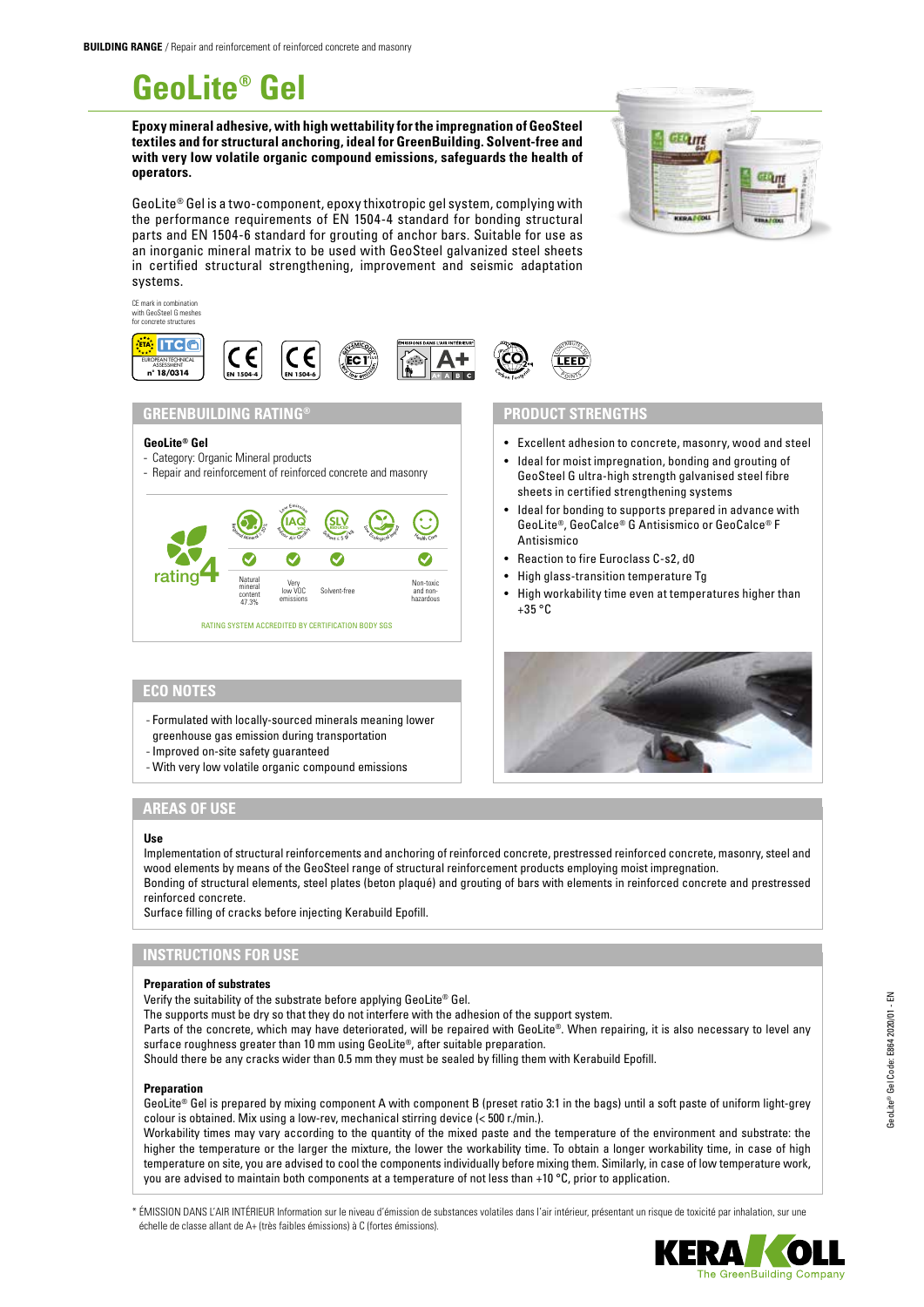# **INSTRUCTIONS FOR USE**

#### **Application**

Before applying GeoLite® Gel, the concrete substrate needs to roughened and cleaned, using either a brush to mechanically loosen it or by sandblasting it, eliminating any dust residue, fat, oils or other contaminating substances until a clean, highly cohesive substrate is obtained. When bonding metallic surfaces, first remove any rust and thoroughly clean away all oil and paint. The surfaces must then be prepared to St2 level if cleaning manually, and Sa2 if cleaning mechanically, in accordance with the ISO 8501-1 standard. In order to facilitate preparation of the substrate it is recommended that a surface roughness equal to level 5 of the concrete and masonry substrate preparation test kit be created.

GeoLite® Gel is applied by means of a flat spreader or a roller so that a sufficient quantity of adhesive is distributed onto the support which absorbs the strengthening textile, taking care to ensure that the product penetrates into the micro-pores of the substrate and fills any micro-irregularities. After applying initial manual pressure, you are advised to use the flat spreader or roller, pressing down hard enough to ensure the correct impregnation of the strengthening textile and to eliminate air bubbles, working in a parallel direction to the fibres and to the centre of the section towards the edge. Then apply the final layer of GeoLite® Gel, to completely cover the textile. In the case of structural anchoring by grouting, after mixing the product in a suitable manner, a manual extruder can be used to insert GeoLite® Gel into the hole, making sure that the hole is filled and no gaps are left between the connection element and the support.

#### **Cleaning**

Residual traces of GeoLite® Gel can be removed from tools with solvents (ethyl alcohol, toluol, xylene) before the product hardens. Once hardened, the product can only be removed mechanically.

### **ABSTRACT**

*Certified structural strengthening of reinforced concrete and prestressed reinforced concrete elements by bonding and grouting GeoSteel G ultra-high strength galvanised steel fibre sheets, impregnated with an epoxy mineral matrix such as GeoLite® Gel by Kerakoll Spa, GreenBuilding Rating® 4, CE-marked and compliant with the performance requirements indicated in Standard EN 1504-4 and EN 1504-6, Euroclass D-s2, d0 composite reaction to fire (EN 13501).*

*Structural grouting of steel bars with improved adhesion on reinforced concrete and prestressed reinforced concrete elements with an epoxy-based adhesive such as GeoLite® Gel by Kerakoll Spa, GreenBuilding Rating® 4, CE-marked and compliant with the performance requirements indicated in Standard EN 1504-4 and EN 1504-6, Euroclass C-s2, d0 reaction to fire (EN 13501).*

*Structural bonding of concrete/concrete, concrete/steel, by application with a spreader of an epoxy-based adhesive type GeoLite® Gel by Kerakoll Spa, GreenBuilding Rating® 4, CE-marked and compliant with the performance requirements of Standard EN 1504-4 and EN 1504-6, Euroclass reaction to fire C-s2, d0 (EN 13501).*

|  | TECHNICAL DATA COMPLIANT WITH KERAKOLL QUALITY STANDARD |
|--|---------------------------------------------------------|

| Appearance                        | part A grey paste / part B beige paste                                                                                              |                   |
|-----------------------------------|-------------------------------------------------------------------------------------------------------------------------------------|-------------------|
| Volumetric mass                   | part A 1,460 kg/m <sup>3</sup> - part B 1,410 kg/m <sup>3</sup>                                                                     |                   |
| Shelf life                        | $\approx$ 12 months in the original packaging                                                                                       |                   |
| Warning                           | Protect from frost. Avoid direct exposure to sunlight and sources of heat                                                           |                   |
| Pack                              | part A 6 kg bucket, part B 2 kg bucket                                                                                              |                   |
| Mixing ratio                      | Part A : Part B = $3:1$                                                                                                             |                   |
| Viscosity of the mixture          | $\approx$ 360000/65000 mPas (rotor 7 RPM 5/50)                                                                                      | Brookfield method |
| Density of the mixture            | $\approx$ 1600 kg/m <sup>3</sup>                                                                                                    |                   |
| Pot life (1 kg):                  |                                                                                                                                     |                   |
| - at +5 $^{\circ}$ C              | $>100$ min.                                                                                                                         |                   |
| - at +21 $^{\circ}$ C             | $\geq 90$ min.                                                                                                                      |                   |
| - at +35 °C                       | $\geq$ 30 min.                                                                                                                      |                   |
| Temperature range for application | substrate and ambient temperature from $+5$ °C to $+35$ °C                                                                          |                   |
| Application temperature range     | $< +60 °C$                                                                                                                          |                   |
| Coverage                          | $\approx$ 1.6 kg/m <sup>2</sup> per mm of thickness                                                                                 |                   |
|                                   | Values taken at +23 $^{\circ}$ C, 50% R.H. and no ventilation. Data may vary depending on specific conditions at the building site. |                   |